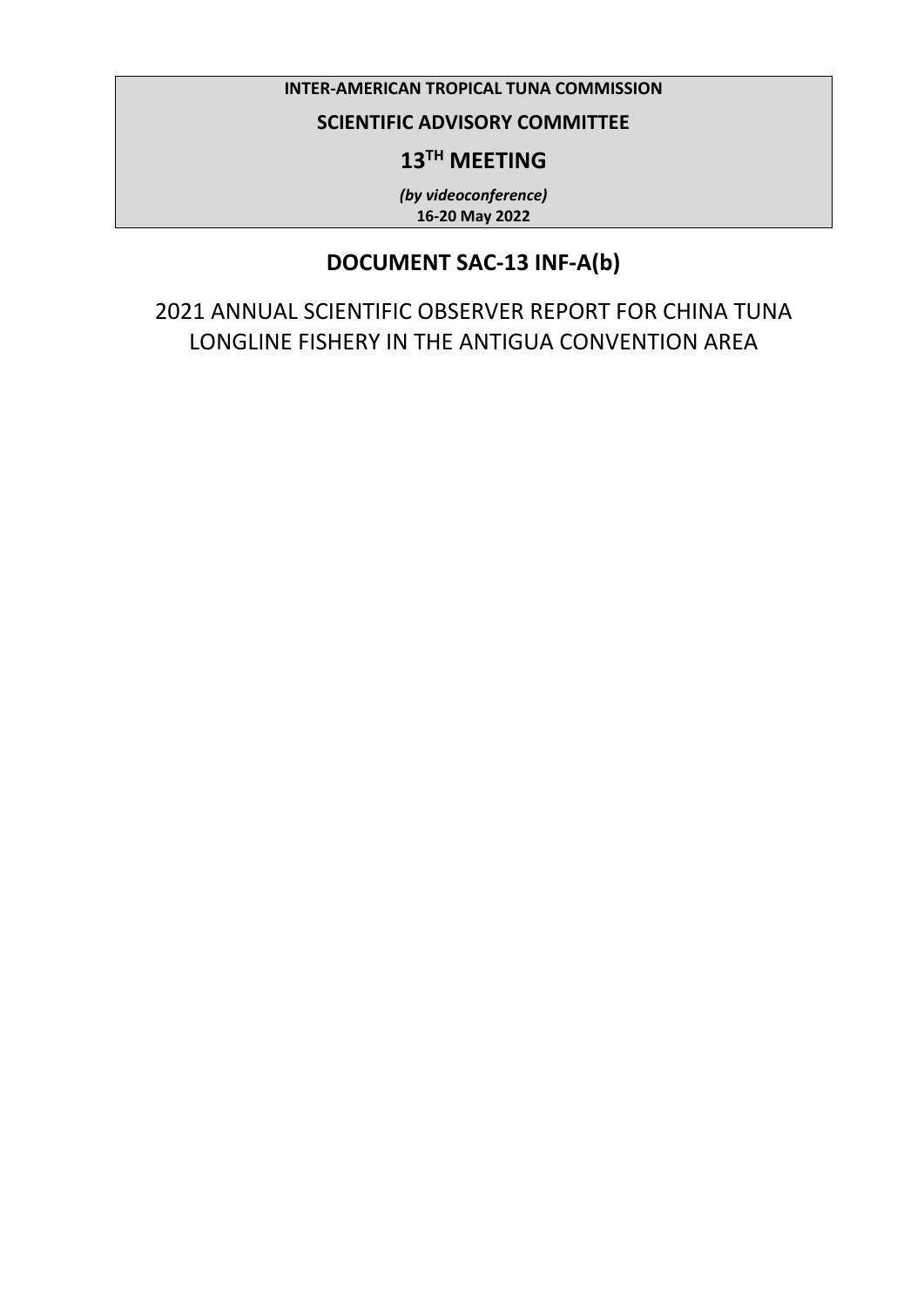#### CPC OBSERVER ANNUAL REPORT FOR THE YEAR 2021

### IN THE IATTC CONVENTION AREA

## **CHINA**

*Prepared by Qinqin Lin, Feng Wu, Xiaojie Dai,Jiangfeng Zhu \* Shanghai Ocean University, 999 HuchengHuan Rd., Shanghai 201306, China \*E-mail: [jfzhu@shou.edu.cn](mailto:jfzhu@shou.edu.cn)*

#### **1. Trip description**

Longline is the only fishing gear for the Chinese tuna fishery in the EPO. For the year 2021, China conducted sixteen longline observer trips in the IATTC convention area (east of 150°W).A total of 2512 fishing days were observed during the sixteen trips (**Table 1**). Some of the Chinese observer trips for the EPO area were shared with those for the WCPFC area (west of 150°W), i.e., the same observer with the same longline vessel carried out the observations across the boundary of longitude line 150°W. Sets of the observer trips deployed in the WCPO areas were removed.

### **Table 1 Information of Sixteen Chinese LL observer trips in the IATTC area in 2021**

| <b>Trips</b> | Observed<br>fishing<br>days | Observed<br>hooks | Observation period        | Observation area                           |
|--------------|-----------------------------|-------------------|---------------------------|--------------------------------------------|
| Trip 1       | 224                         | 595,065           | Jul 28, 2020-May 16, 2021 | $10^{\circ}$ ~32°S, 93°~144°W              |
| Trip 2       | 217                         | 647,590           | Jun 22, 2020-May 13, 2021 | $10^{\circ}$ ~32°S, 97°~133°W              |
| Trip 3       | 512                         | 259,338           | Apr 18, 2020-Dec 14, 2021 | $5^{\circ}$ N~14°S, 124°~150°W             |
| Trip 4       | 22                          | 27,600            | Aug 20,2021-Sep 15,2021   | 24°~27°S, 94°~97°W                         |
| Trip 5       | 144                         | 461,376           | Jun 22,2020-Feb21,2021    | $15^{\circ}$ ~ 21°S, $114^{\circ}$ ~ 131°W |
| Trip 6       | 130                         | 410,900           | Aug 17,2021-Jan 17,2022   | $14^{\circ}$ ~ 27°S, $91^{\circ}$ ~ 123°W  |
| Trip 7       | 418                         | 1,263,324         | Aug 16,2020-Jan 5,2022    | $2^{\circ}$ ~34°S, 91°~147°W               |
| Trip 8       | 165                         | 558,171           | May 24,2021-Dec 23,2021   | $10^{\circ}$ ~34°S, 93°~144°W              |
| Trip 9       | 102                         | 325,416           | Sep 01,2020-Jan 12,2021   | $16^{\circ}$ ~32°S,94°~118°W               |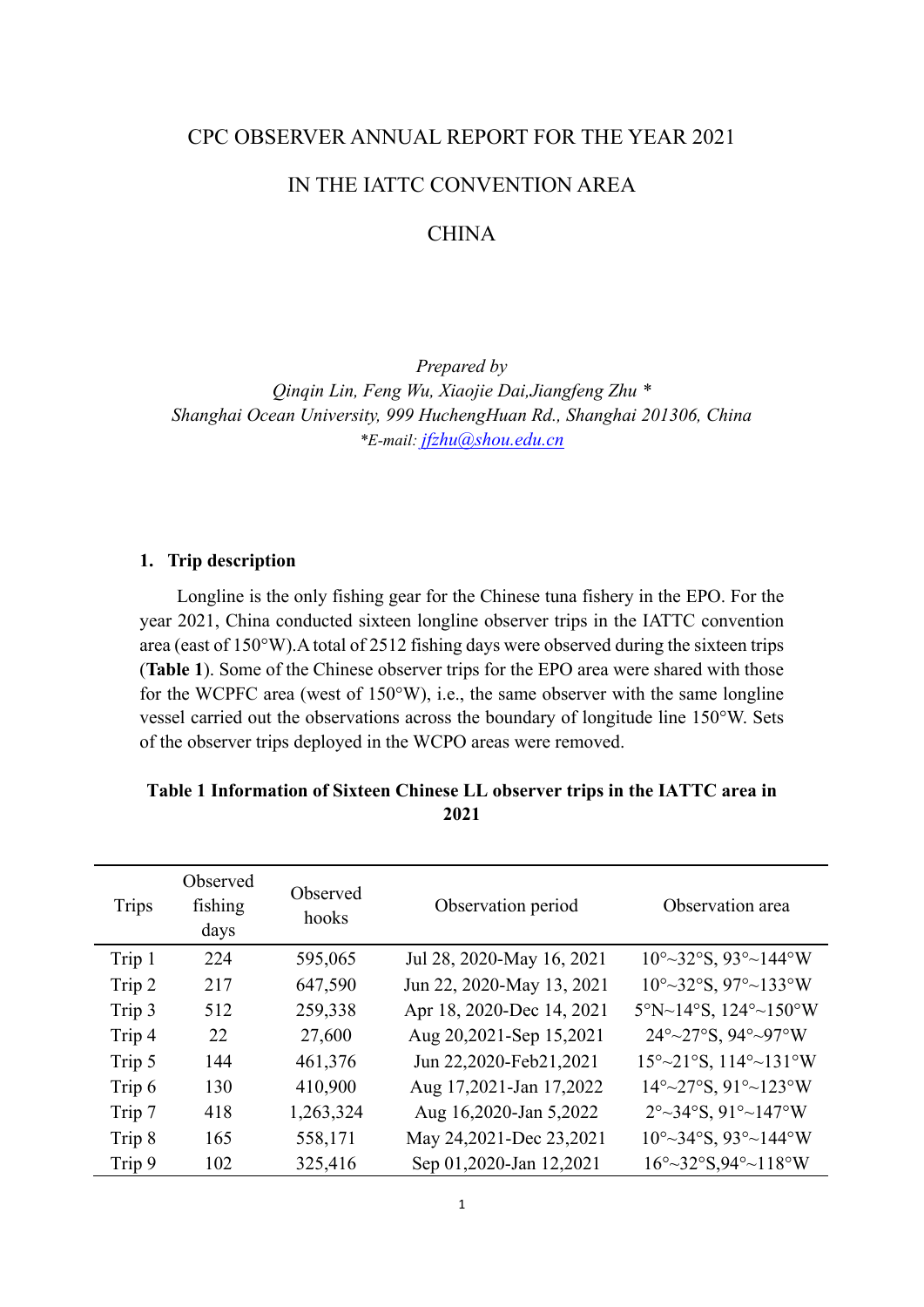| Trip 10 | 11  | 36,288  | Jun 12,2020-Jul 24,2020  | $8^{\circ}$ ~11°S, 145°~150°W                                     |
|---------|-----|---------|--------------------------|-------------------------------------------------------------------|
| Trip 11 | 137 | 415,126 | Jul 15,2021-Jan 5,2022   | $1^{\circ}$ ~32°S, $106^{\circ}$ ~150°W                           |
| Trip 12 | 78  | 182,520 | Nov 25,2020-Mar 8,2021   | $13^{\circ}$ ~ $21^{\circ}$ S, $117^{\circ}$ ~ $133^{\circ}$ W    |
| Trip 13 | 119 | 350,352 | Oct 20,2020-Mar 9,2021   | $13^{\circ}$ ~ 32°S, $118^{\circ}$ ~ 132°W                        |
| Trip 14 | 88  | 201,480 | Nov 19,2020-Mar 8,2021   | $13^{\circ}$ ~ 20 $^{\circ}$ S, 116 $^{\circ}$ ~ 137 $^{\circ}$ W |
| Trip 15 | 10  | 35,100  | Feb 6, 2021-Feb 23, 2021 | $8^{\circ}$ ~13°S, 129°~148°W                                     |
| Trip 16 | 138 | 480,541 | May 25, 2020-Feb 2, 2021 | $8^{\circ}$ ~20 $^{\circ}$ S, 95 $^{\circ}$ ~150 $^{\circ}$ W     |

The observed set stations for the sixteen trips are shown in **Figure 1**. These trips targeted Albacore or Bigeye tuna, mainly using circle hooks.



**Fig. 1Set stations of Chinese longline observer trips in 2021**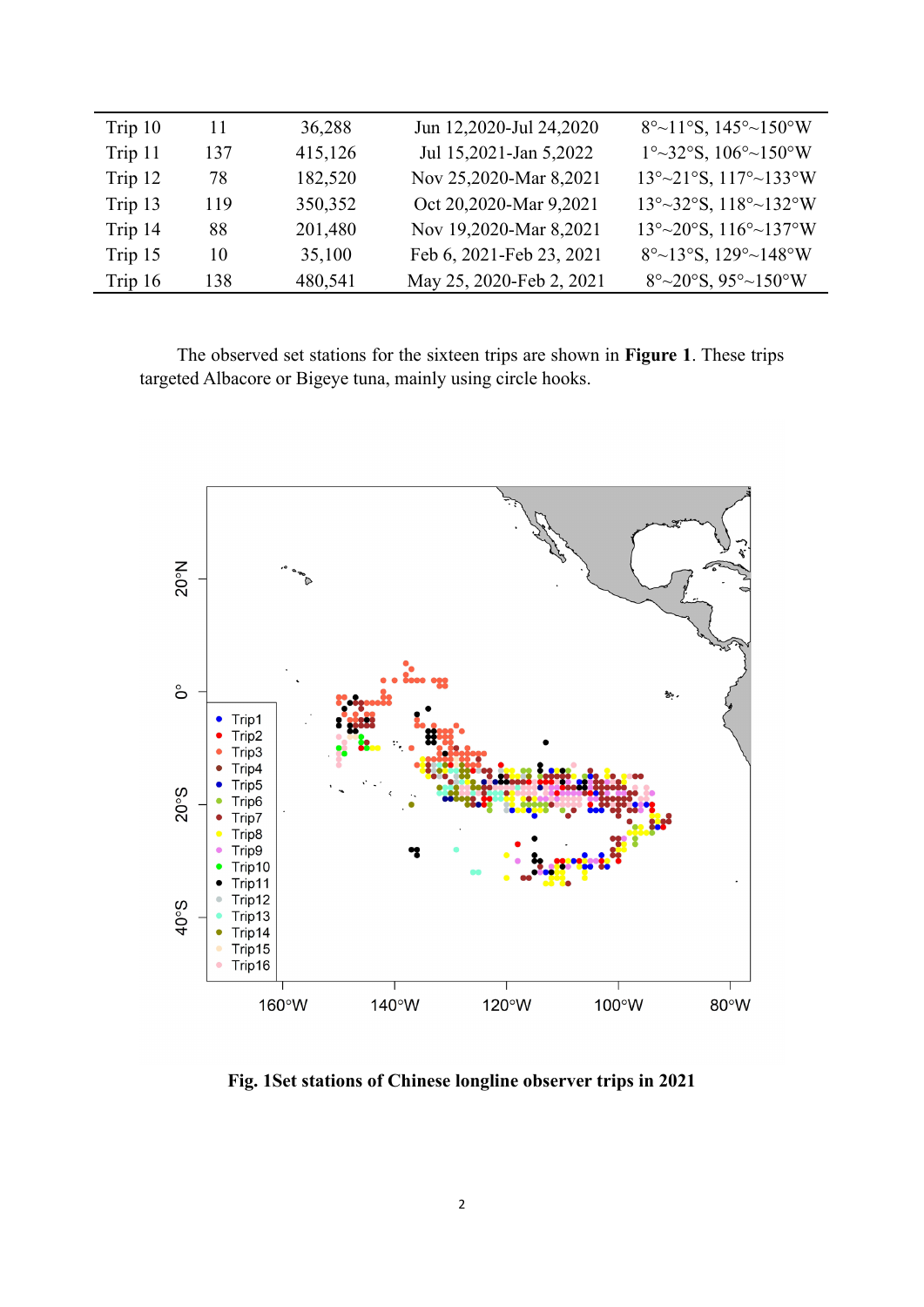#### **2. Observer coverage**

Based on current observer data, China's observer coverage in EPO for 2021 was **8.9%**. We suggested that the observer annual report be submitted by the same deadline with fishery data.

#### **3. Total catch and catch composition**

For each trip, the on-board observer recorded effort (hooks), catch by species, and size composition by species for all the target and bycatch species including sharks, sea turtles and birds. Gender and other biological information (e.g., maturity) were also examined for randomly sampled individuals. The proportion of baskets observed for each set was about 80-90%, due to long hauling time.

The observed catches in number for each trip, including target and bycatch species, are listed in **Tables 2-17.** 

There were no seabirds, turtles and marine mammals incidentally captured during the observation period of sixteen trips. Most of the sharks were discarded by China longliners in the EPO, especially for the Oceanic whitetip sharks and Silky sharks which were released or discarded as soon as possible when incidentally caught.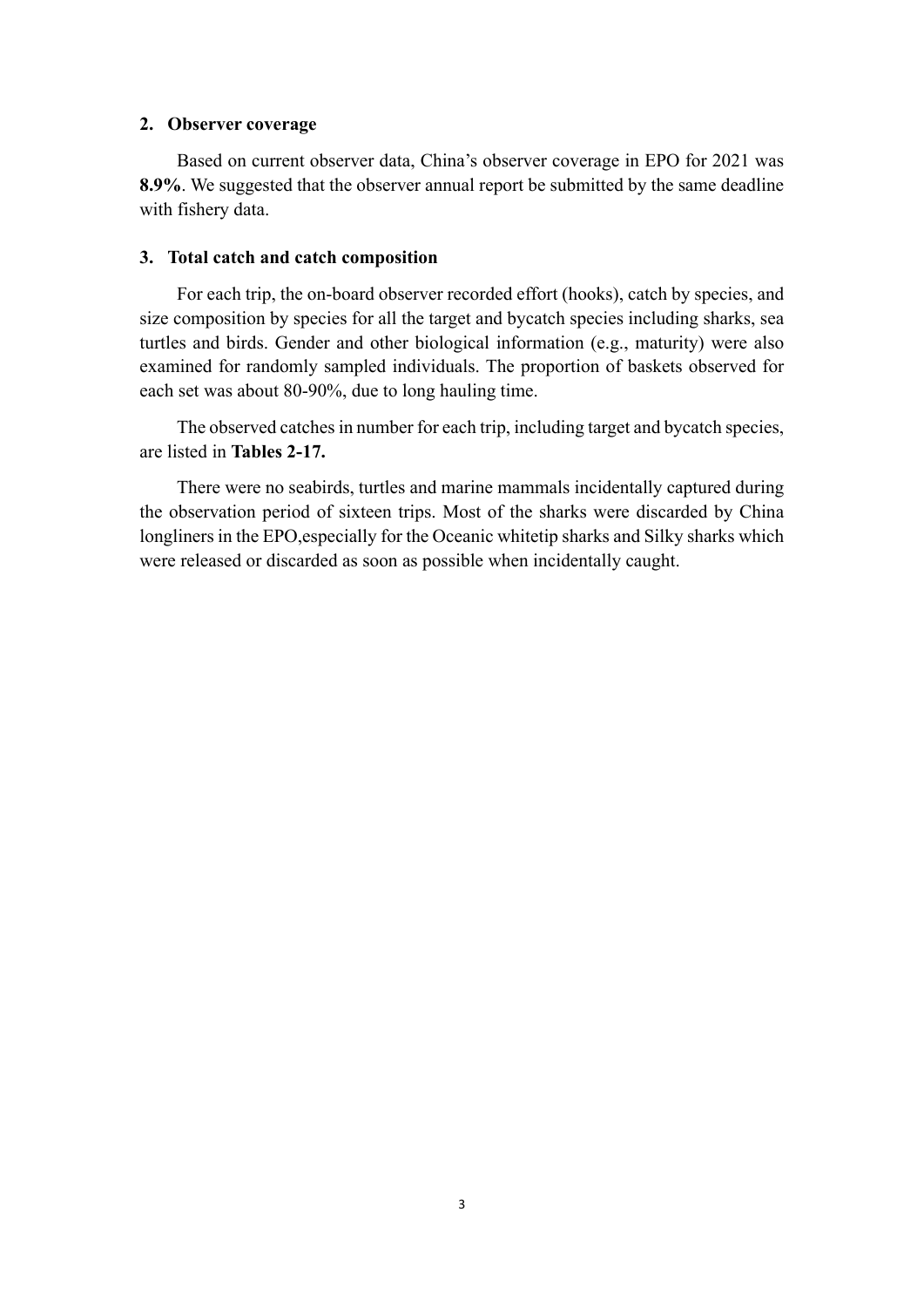| Scientific name            | English name        | Observed catch<br>in number | Percentage<br>$(\%)$ |
|----------------------------|---------------------|-----------------------------|----------------------|
| Thunnus alalunga           | Albacore tuna*      | 11855                       | 0.8669               |
| Thunnus albacares          | Yellowfin tuna      | 406                         | 0.0297               |
| Katsuwonus pelamis         | Skipjack tuna       | 360                         | 0.0263               |
| Acanthocybium solandri     | Wahoo               | 194                         | 0.0142               |
| Lepidocybium flavobrunneum | Escolar             | 188                         | 0.0137               |
| Thunnus obesus             | Bigeye tuna         | 187                         | 0.0137               |
| Lampris guttatus           | Opah                | 182                         | 0.0133               |
| Tetrapturusangustirostris  | Shortbill spearfish | 146                         | 0.0107               |
| Xiphias gladius            | Swordfish           | 43                          | 0.0031               |
| Coryphaenahippurus         | Common dolphinfish  | 40                          | 0.0029               |
| Tetrapturus audax          | Striped marlin      | 32                          | 0.0023               |
| Makaira nigricans          | Blue marlin         | 27                          | 0.0020               |
| Gymnosarda unicolor        | Dogtooth tuna       | 6                           | 0.0004               |
| Brama brama                | Atlantic pomfret    | 4                           | 0.0003               |
| Alepisaurus ferox          | Longnose lancetfish | 2                           | 0.0001               |
| Benthodesmusspp            | Frostfishes         | 1                           | 0.0001               |
| Sphyraena barracuda        | Great barracuda     | 1                           | 0.0001               |
| Ruvettuspretiosus          | Oilfish             |                             | 0.0001               |
| Total                      |                     | 13675                       | 1                    |

## **Table 2 Observed catch and composition during observer trip 1**

Note: \* indicate target species

# **Table 3 Observed catch and composition during observer trip 2**

| Scientific name            | English name               | Observed catch<br>in number | Percentage<br>$(\%)$ |
|----------------------------|----------------------------|-----------------------------|----------------------|
| Thunnus alalunga           | Albacore tuna <sup>*</sup> | 15295                       | 0.8815               |
| Katsuwonus pelamis         | Skipjack tuna              | 367                         | 0.0212               |
| Lampris guttatus           | Opah                       | 361                         | 0.0208               |
| Acanthocybium solandri     | Wahoo                      | 242                         | 0.0139               |
| Thunnus albacares          | Yellowfin tuna             | 208                         | 0.0120               |
| Tetrapturusangustirostris  | Shortbill spearfish        | 194                         | 0.0112               |
| Thunnus obesus             | Bigeye tuna                | 142                         | 0.0082               |
| Lepidocybium flavobrunneum | Escolar                    | 112                         | 0.0065               |
| Alepisaurus ferox          | Longnose lancetfish        | 111                         | 0.0064               |
| Coryphaenahippurus         | Common dolphinfish         | 105                         | 0.0061               |
| Dasyatisviolacea           | Pelagic stingray           | 70                          | 0.0040               |
| Xiphias giadius            | Swordfish                  | 41                          | 0.0024               |
| Prionace glauca            | Blue shark                 | 40                          | 0.0023               |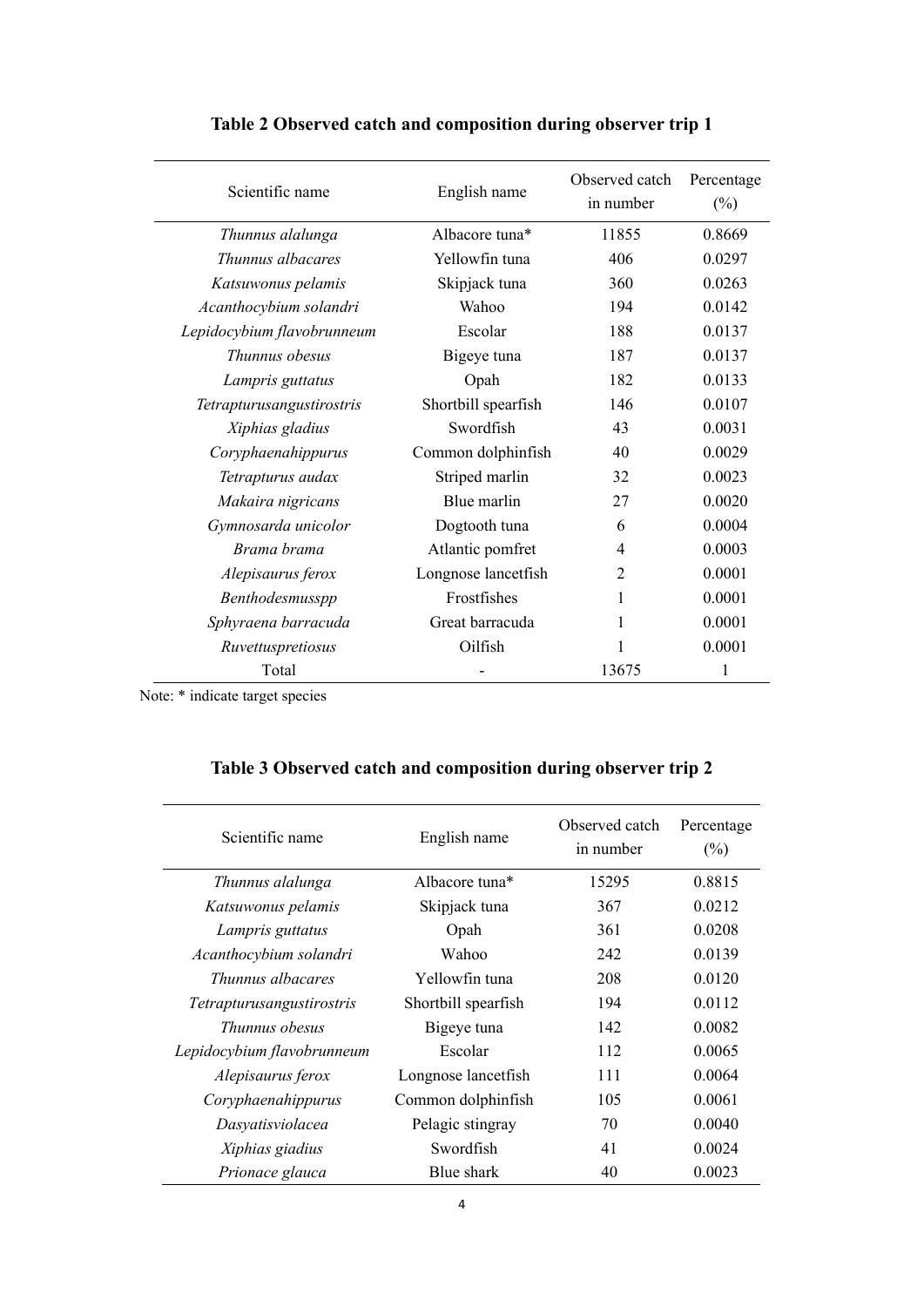| Tetrapturus audax      | Striped marlin        | 40    | 0.0023 |
|------------------------|-----------------------|-------|--------|
| Makaira mazara         | Blue marlin           | 20    | 0.0012 |
| Istiophorusplatypterus | Indo-Pacific sailfish |       | 0.0001 |
| Alopiassuperciliosus   | Bigeye thresher       |       | 0.0001 |
| Lophotuscapellei       | Unicornfish           |       | 0.0001 |
| Total                  | -                     | 17351 |        |
|                        |                       |       |        |

# **Table 4Observed catch and composition during observer trip 3**

| Scientific name            | English name         | Observed catch<br>in number | Percentage<br>$(\%)$ |
|----------------------------|----------------------|-----------------------------|----------------------|
| Thunnus obesus             | Bigeye tuna*         | 3842                        | 0.2965               |
| Lepidocybium flavobrunneum | Escolar              | 2959                        | 0.2283               |
| Xiphias gladius            | Swordfish            | 1365                        | 0.1053               |
| Prionace glauca            | Blue shark           | 1061                        | 0.0819               |
| Dasyatisviolacea           | Pelagic stingray     | 1047                        | 0.0808               |
| Thunnus albacares          | Yellowfin tuna       | 772                         | 0.0596               |
| Thunnus alalunga           | Albacore tuna        | 581                         | 0.0448               |
| Gempylusserpens            | Snake mackerel       | 414                         | 0.0319               |
| Taractichthyssteindachneri | sickle pomfret       | 251                         | 0.0194               |
| Acanthocybium solandri     | Wahoo                | 212                         | 0.0164               |
| Alopiassuperciliosus       | Bigeye thresher      | 170                         | 0.0131               |
| Katsuwonus pelamis         | Skipjack tuna        | 97                          | 0.0075               |
| Makaira nigricans          | Blue marlin          | 83                          | 0.0064               |
| Lampris guttatus           | Opah                 | 55                          | 0.0042               |
| Coryphaenahippurus         | Dolphinfish          | 18                          | 0.0014               |
| <i>Isuruspaucus</i>        | Longfin mako         | 14                          | 0.0011               |
| Mobula japonica            | Spinetailmobula      | 9                           | 0.0007               |
| Alepisaurus ferox          | Longnose lancetfish  | 6                           | 0.0005               |
| Carcharhinus longimanus    | Oceanicwhitetipshark | $\overline{2}$              | 0.0002               |
| Isurusoxyrinchus           | Shortfin mako        | $\overline{2}$              | 0.0002               |
| Total                      |                      | 12960                       | 1                    |

Note: \* indicate target species

## **Table 5 Observed catch and composition during observer trip 4**

| Scientific name  | English name               | Observed catch<br>in number | Percentage<br>$\frac{1}{2}$ |
|------------------|----------------------------|-----------------------------|-----------------------------|
| Thunnus alalunga | Albacore tuna <sup>*</sup> | 1428                        | 0.9629                      |
| Thunnus obesus   | Bigeye tuna                | 18                          | 0.0121                      |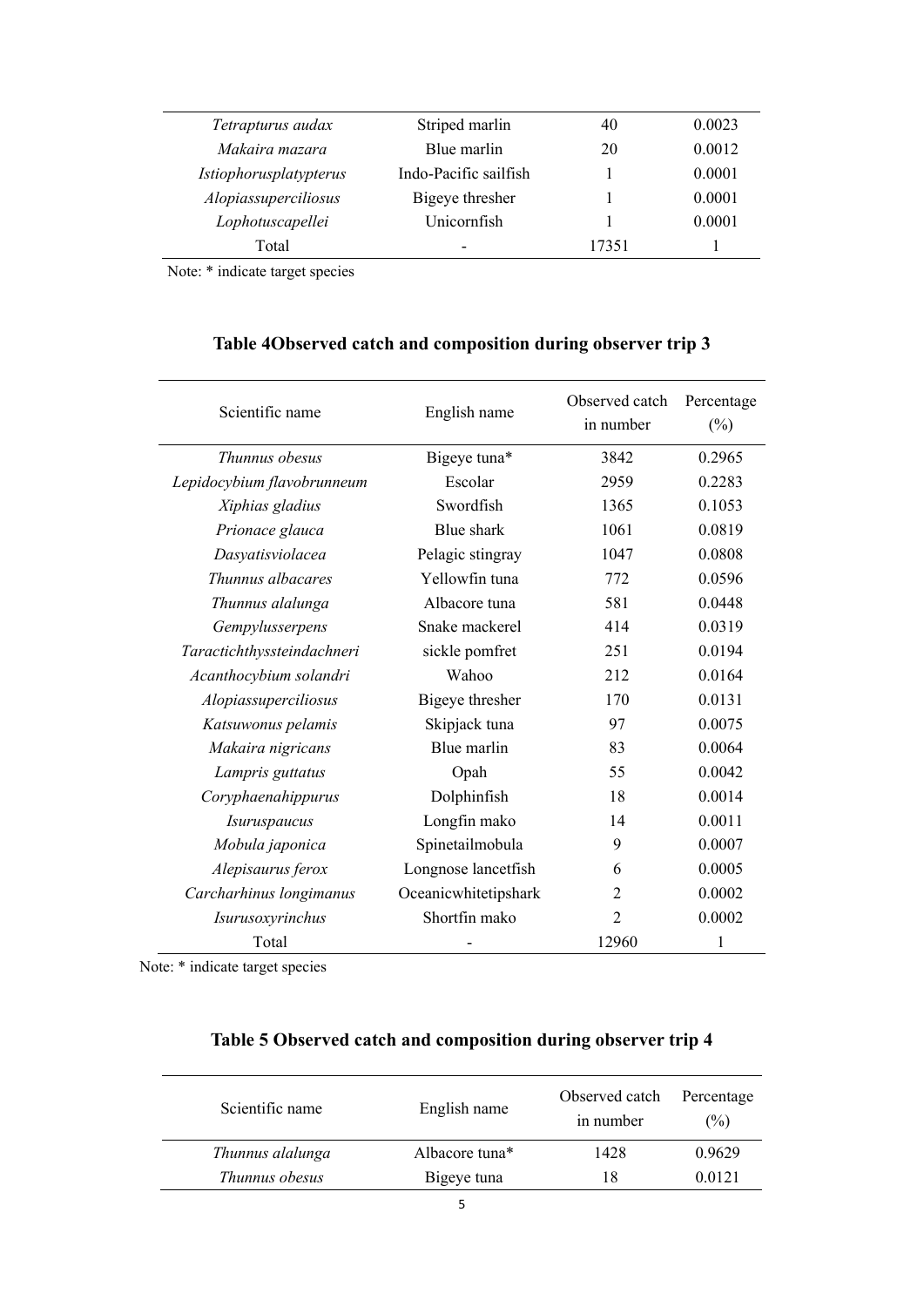| Lampris guttatus           | Opah                     | 14   | 0.0094 |
|----------------------------|--------------------------|------|--------|
| Thunnus albacares          | Yellowfin tuna           | 12   | 0.0081 |
| Coryphaenahippurus         | Common dolphinfish       | 10   | 0.0067 |
| Lepidocybium flavobrunneum | Escolar                  |      | 0.0007 |
| Total                      | $\overline{\phantom{0}}$ | 1483 |        |

| Table 6 Observed catch and composition during observer trip 5 |  |  |  |  |  |  |
|---------------------------------------------------------------|--|--|--|--|--|--|
|---------------------------------------------------------------|--|--|--|--|--|--|

| Scientific name                  | English name               | Observed catch<br>in number | Percentage<br>$(\%)$ |
|----------------------------------|----------------------------|-----------------------------|----------------------|
| Thunnus alalunga                 | Albacore tuna <sup>*</sup> | 4366                        | 0.7329               |
| Katsuwonus pelamis               | Skipjack tuna              | 328                         | 0.0551               |
| Acanthocybium solandri           | Wahoo                      | 326                         | 0.0547               |
| <i>Thunnus obesus</i>            | Bigeye tuna                | 307                         | 0.0515               |
| <i>Tetrapturusangustirostris</i> | Shortbill spearfish        | 195                         | 0.0327               |
| Lepidocybium flavobrunneum       | Escolar                    | 158                         | 0.0265               |
| Thunnus albacares                | Yellowfin tuna             | 155                         | 0.0260               |
| Makaira nigricans                | Blue marlin                | 48                          | 0.0081               |
| Lampris guttatus                 | Opah                       | 45                          | 0.0076               |
| Xiphias gladius                  | Swordfish                  | 26                          | 0.0044               |
| Coryphaenahippurus               | Common dolphinfish         | 1                           | 0.0002               |
| Sphyraena barracuda              | Great barracuda            |                             | 0.0002               |
| Tetrapturus audax                | Striped marlin             |                             | 0.0002               |
| Total                            |                            | 5957                        | 1                    |

Note: \* indicate target species

| Scientific name            | English name        | Observed catch<br>in number | Percentage<br>$(\%)$ |
|----------------------------|---------------------|-----------------------------|----------------------|
| Thunnus alalunga           | Albacore tuna*      | 9925                        | 0.8708               |
| Katsuwonus pelamis         | Skipjack tuna       | 389                         | 0.0341               |
| Lepidocybium flavobrunneum | Escolar             | 242                         | 0.0212               |
| <i>Thunnus obesus</i>      | Bigeye tuna         | 176                         | 0.0154               |
| Lampris guttatus           | Opah                | 169                         | 0.0148               |
| Tetrapturusangustirostris  | Shortbill Spearfish | 143                         | 0.0125               |
| Acanthocybium solandri     | Wahoo               | 107                         | 0.0094               |
| Thunnus albacares          | Yellowfin tuna      | 53                          | 0.0047               |
| Coryphaenahippurus         | Dommon dolphinfish  | 40                          | 0.0035               |
| Xiphias gladius            | Swordfish           | 32                          | 0.0028               |

# **Table 7 Observed catch and composition during observer trip 6**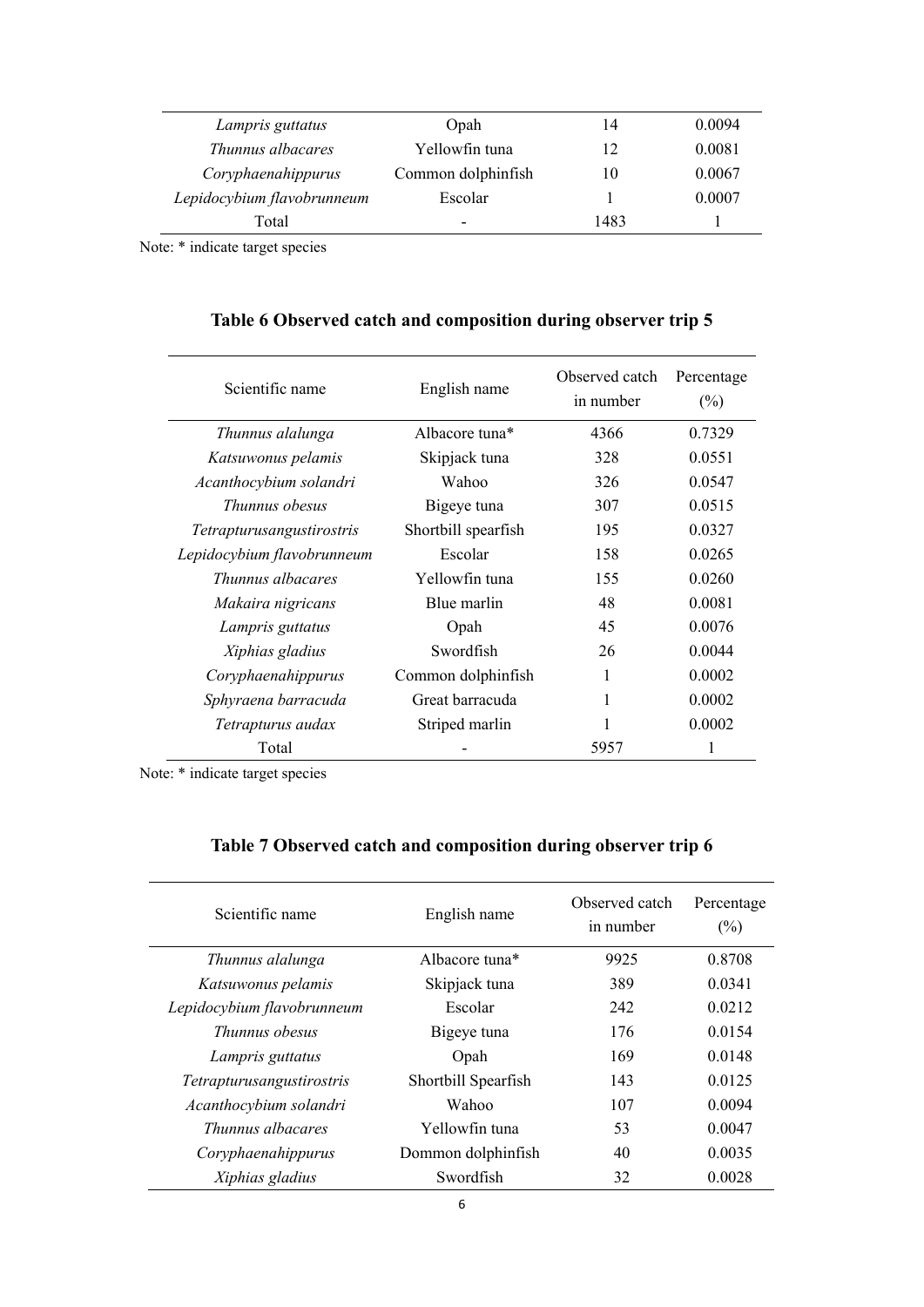| Pelagic stingray       | 21             | 0.0018 |
|------------------------|----------------|--------|
| Longnose lancetfish    | 20             | 0.0018 |
| Snake mackerel         | 18             | 0.0016 |
| <b>Striped Marlin</b>  | 18             | 0.0016 |
| Sickle pomfret         | 17             | 0.0015 |
| Blue marlin            | 4              | 0.0004 |
| Blue shark             | 4              | 0.0004 |
| Bigeye thresher        | 3              | 0.0003 |
| Crocodile shark        | 3              | 0.0003 |
| Longfin mako           | 3              | 0.0003 |
| Silky shark            | 3              | 0.0003 |
| Indo-Pacific sailfish  | $\overline{2}$ | 0.0002 |
| Oceanic whitetip shark | $\overline{2}$ | 0.0002 |
| Shark sucker           | 1              | 0.0001 |
| Unicornfish            | 1              | 0.0001 |
| Ocean sunfish          | 1              | 0.0001 |
|                        | 11397          | 1      |
|                        |                |        |

 $\overline{\phantom{a}}$ 

| Scientific name            | English name          | Observed catch<br>in number | Percentage<br>$(\%)$ |
|----------------------------|-----------------------|-----------------------------|----------------------|
| Thunnus alalunga           | Albacore tuna*        | 17235                       | 0.7121               |
| Alepisaurus ferox          | Longnose lancetfish   | 1677                        | 0.0693               |
| Lepidocybium flavobrunneum | Escolar               | 746                         | 0.0308               |
| Lampris guttatus           | Opah                  | 622                         | 0.0257               |
| Thunnus obesus             | Bigeye tuna           | 559                         | 0.0231               |
| Dasyatisviolacea           | Pelagic stingray      | 550                         | 0.0227               |
| Thunnus albacares          | Yellowfin tuna        | 465                         | 0.0192               |
| Katsuwonus pelamis         | Skipjack tuna         | 440                         | 0.0182               |
| Acanthocybium solandri     | Wahoo                 | 375                         | 0.0155               |
| Tetrapturusangustirostris  | Shortbill spearfish   | 364                         | 0.0150               |
| Prionace glauca            | Blue shark            | 329                         | 0.0136               |
| <i>Taractesrubescens</i>   | Dagger pomfret        | 228                         | 0.0094               |
| Coryphaenahippurus         | Common dolphinfish    | 164                         | 0.0068               |
| Taractichthyssteindachneri | Sickle pomfret        | 136                         | 0.0056               |
| Xiphias gladius            | Swordfish             | 129                         | 0.0053               |
| Tetrapturus audax          | <b>Striped Marlin</b> | 93                          | 0.0038               |
| Alopiassuperciliosus       | Bigeye thresher       | 14                          | 0.0006               |
| Makaira nigricans          | Blue marlin           | 14                          | 0.0006               |
| Isurusoxyrinchus           | Shortfin mako         | 12                          | 0.0005               |

# **Table 8 Observed catch and composition during observer trip 7**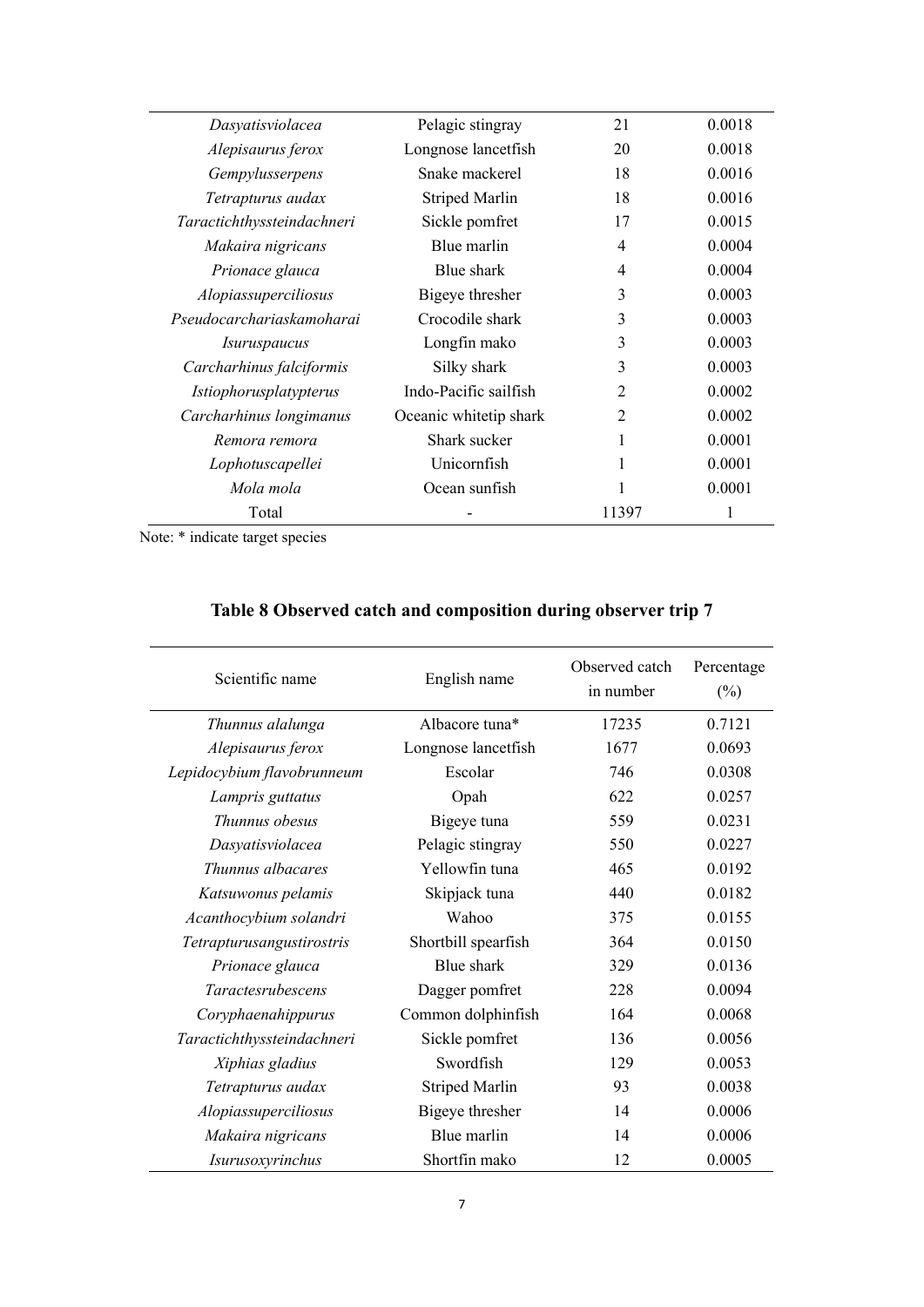| Gempylusserpens           | Snake mackerel         | 12             | 0.0005 |
|---------------------------|------------------------|----------------|--------|
| Pseudocarchariaskamoharai | Crocodile shark        | 11             | 0.0005 |
| Lophotuscapellei          | Unicornfish            | 5              | 0.0002 |
| Brama brama               | Atlantic pomfret       | 4              | 0.0002 |
| Carcharhinus longimanus   | Oceanic whitetip shark | 4              | 0.0002 |
| Assurgeranzac             | Razorback scabbardfish | 4              | 0.0002 |
| Scymnodonsquamulosus      | Velvet dogfish         | 4              | 0.0002 |
| <i>Isuruspaucus</i>       | Longfin mako           | 3              | 0.0001 |
| Gasterochisma melampus    | Butterfly kingfish     | $\overline{2}$ | 0.0001 |
| Ranzanialaevis            | Slender sunfish        | $\overline{2}$ | 0.0001 |
| Cubicepsgracilis          | Driftfish              | 1              | 0.0000 |
| Total                     |                        | 24204          |        |

|                            |                      | Observed catch | Percentage |
|----------------------------|----------------------|----------------|------------|
| Scientific name            | English name         | in number      | $(\%)$     |
| Thunnus alalunga           | Albacore tuna*       | 13124          | 0.8872     |
| Katsuwonus pelamis         | Skipjack tuna        | 291            | 0.0197     |
| Thunnus albacares          | Yellowfin tuna       | 264            | 0.0178     |
| Lampris guttatus           | Opah                 | 232            | 0.0157     |
| Thunnus obesus             | Bigeye tuna          | 225            | 0.0152     |
| Tetrapturusangustirostris  | Shortbill spearfish  | 222            | 0.0150     |
| Acanthocybium solandri     | Wahoo                | 109            | 0.0074     |
| Coryphaenahippurus         | Common dolphinfish   | 91             | 0.0062     |
| Lepidocybium flavobrunneum | Escolar              | 89             | 0.0060     |
| Ruvettuspretiosus          | Oilfish              | 78             | 0.0053     |
| Tetrapturus audax          | Striped marlin       | 41             | 0.0028     |
| Xiphias gladius            | Swordfish            | 12             | 0.0008     |
| Makaira nigricans          | Blue marlin          | 6              | 0.0004     |
| Makaira indica             | <b>Black marlin</b>  | $\overline{2}$ | 0.0001     |
| Dasyatisviolacea           | Pelagic stingray     | $\overline{2}$ | 0.0001     |
| Mobula japonica            | Spinetailmobula      | 1              | 0.0001     |
| Alepisaurus ferox          | Longnose lancetfish  | 1              | 0.0001     |
| <i>Isuruspucus</i>         | Longfinmako          | 1              | 0.0001     |
| Thunnus orientalis         | Pacific bluefin tuna | 1              | 0.0001     |
| Total                      |                      | 14792          | 1          |

# **Table 9 Observed catch and composition during observer trip 8**

Note: \* indicate target species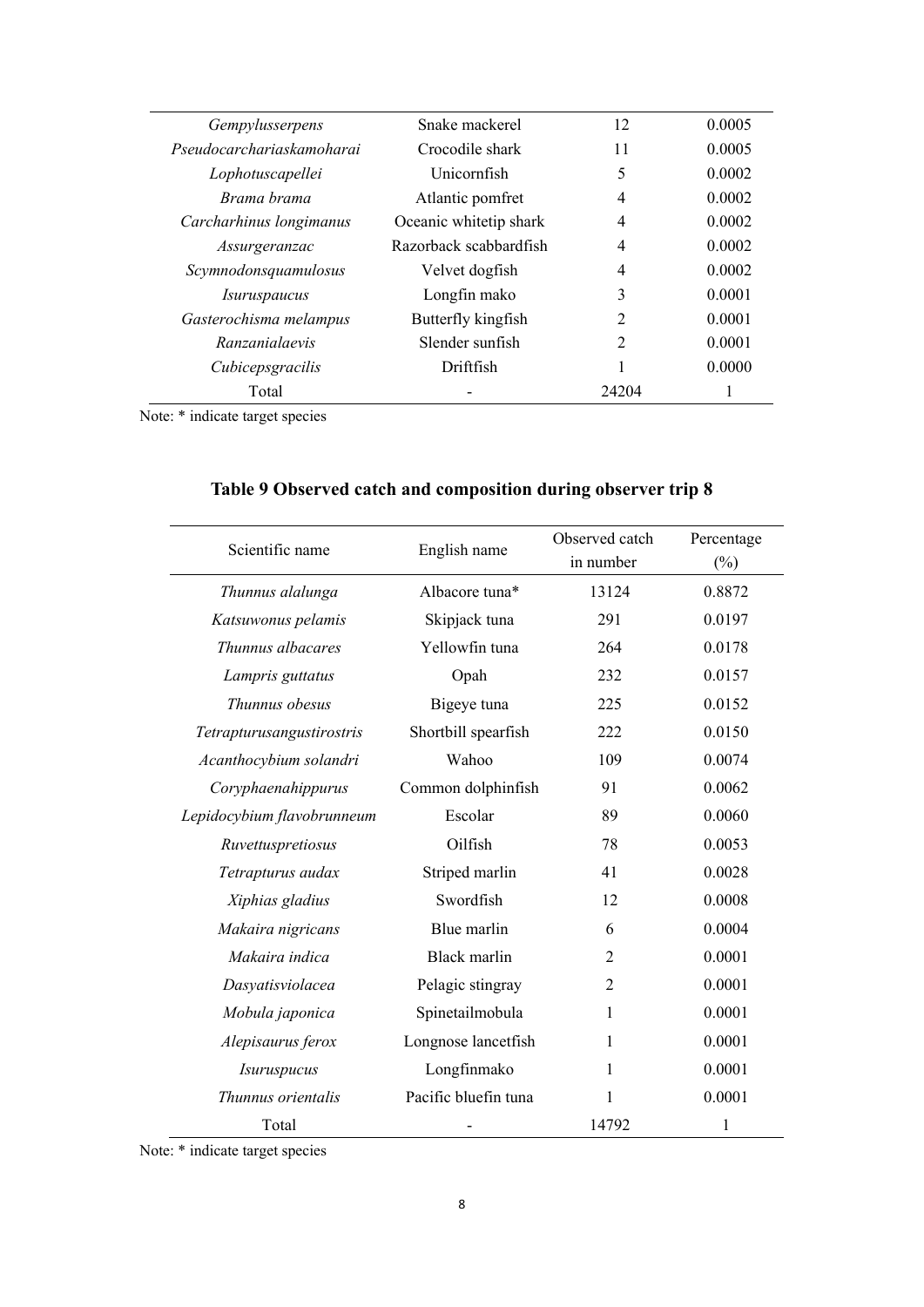| Scientific name            | English name          | Observed catch<br>in number | Percentage<br>$(\%)$ |
|----------------------------|-----------------------|-----------------------------|----------------------|
| Thunnus alalunga           | Albacore tuna*        | 9041                        | 0.7294               |
| Dasyatisviolacea           | Pelagic stingray      | 1372                        | 0.1107               |
| Gempylusserpens            | Snake mackerel        | 919                         | 0.0741               |
| Lampris guttatus           | Opah                  | 286                         | 0.0231               |
| Alepisaurus ferox          | Longnose lancetfish   | 273                         | 0.0220               |
| Tetrapturusangustirostris  | Shortbill spearfish   | 133                         | 0.0107               |
| <i>Thunnus obesus</i>      | Bigeye tuna           | 96                          | 0.0077               |
| Katsuwonus pelamis         | Skipjack tuna         | 81                          | 0.0065               |
| Lepidocybium flavobrunneum | Escolar               | 52                          | 0.0042               |
| Sphyraena barracuda        | Great barracuda       | 52                          | 0.0042               |
| <i>Thunnus albacares</i>   | Yellowfin tuna        | 45                          | 0.0036               |
| Tetrapturus audax          | <b>Striped Marlin</b> | 17                          | 0.0014               |
| Xiphias gladius            | Swordfish             | 16                          | 0.0013               |
| Coryphaenahippurus         | Dolphinfish           | 12                          | 0.0010               |
| Total                      |                       | 12395                       | 1                    |

## **Table 10 Observed catch and composition during observer trip 9**

Note: \* indicate target species

| Scientific name            | English name               | Observed catch in<br>number | Percentage<br>$(\%)$ |
|----------------------------|----------------------------|-----------------------------|----------------------|
| Thunnus alalunga           | Albacore tuna <sup>*</sup> | 199                         | 0.5349               |
| Thunnus albacares          | Yellowfin tuna             | 79                          | 0.2124               |
| Thunnus obesus             | Bigeye tuna                | 24                          | 0.0645               |
| Acanthocybium solandri     | Wahoo                      | 15                          | 0.0403               |
| Katsuwonus pelamis         | Skipjack tuna              | 13                          | 0.0349               |
| Lepidocybium flavobrunneum | Escolar                    | 12                          | 0.0323               |
| Dasyatisviolacea           | Pelagic stingray           | 10                          | 0.0269               |
| Tetrapturusangustirostris  | Shortbill spearfish        | 10                          | 0.0269               |
| Alepisaurus ferox          | Longnose lancetfish        | 5                           | 0.0134               |
| Makaira nigricans          | Blue marlin                | $\overline{2}$              | 0.0054               |
| Prionace glauca            | Blue shark                 | $\mathfrak{D}$              | 0.0054               |
| Lampris guttatus           | Opah                       | 1                           | 0.0027               |
| Total                      |                            | 372                         | 1                    |

# **Table 11 Observed catch and composition during observer trip 10**

Note: \* indicate target species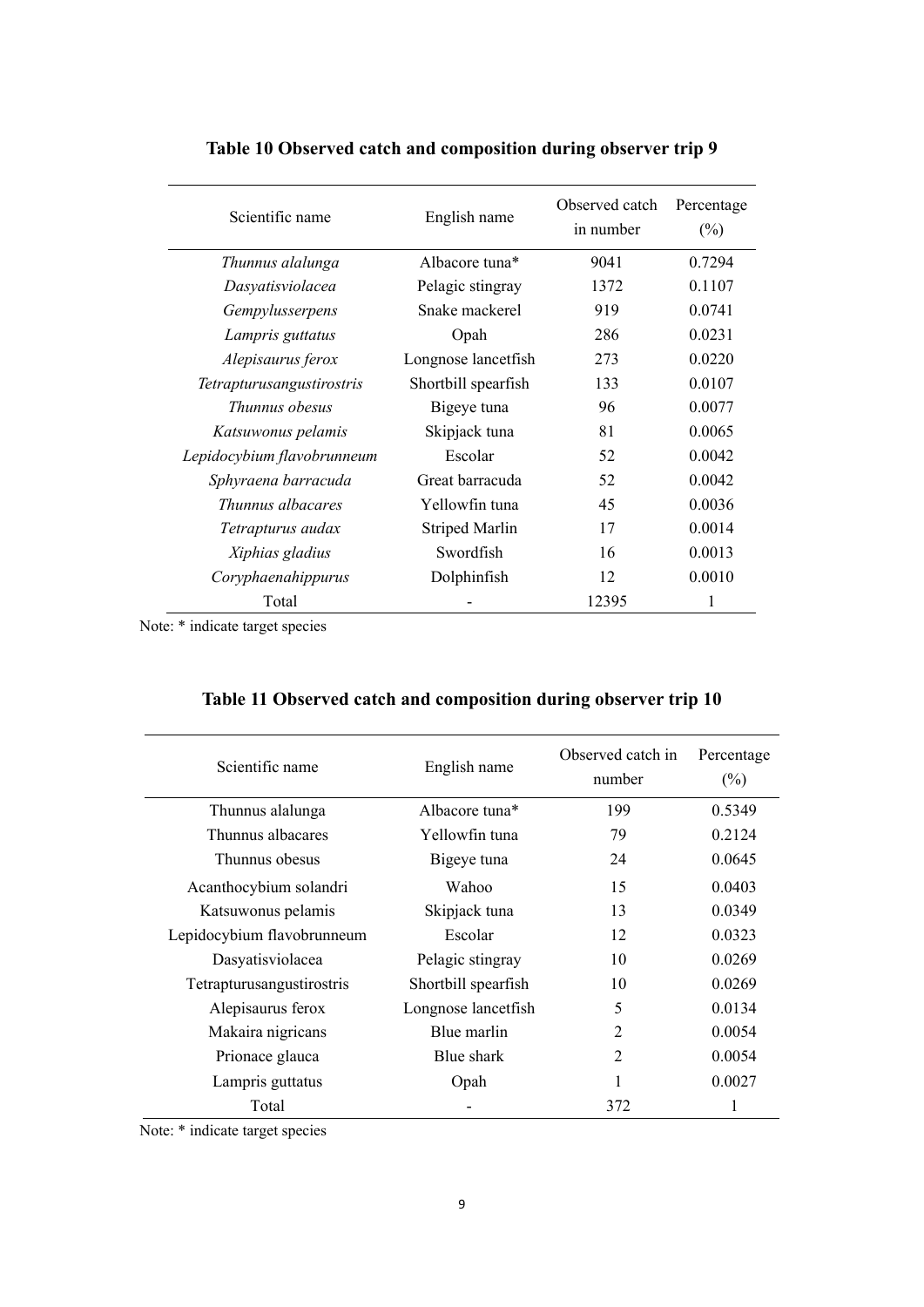| Scientific name            | English name          | Observed catch<br>in number | Percentage<br>$(\%)$ |
|----------------------------|-----------------------|-----------------------------|----------------------|
| Thunnus alalunga           | Albacore tuna*        | 4841                        | 0.5626               |
| Thunnus obesus             | Bigeye tuna           | 1139                        | 0.1324               |
| <i>Thunnus albacares</i>   | Yellowfin tuna        | 588                         | 0.0683               |
| Lampris guttatus           | Opah                  | 524                         | 0.0609               |
| Lepidocybium flavobrunneum | Escolar               | 383                         | 0.0445               |
| Katsuwonus pelamis         | Skipjack tuna         | 341                         | 0.0396               |
| Xiphias gladius            | Swordfish             | 129                         | 0.0150               |
| Acanthocybium solandri     | Wahoo                 | 124                         | 0.0144               |
| Istiophorusplatypterus     | Indo-Pacific sailfish | 122                         | 0.0142               |
| Tetrapturusangustirostris  | Shortbill spearfish   | 119                         | 0.0138               |
| Coryphaenahippurus         | Common dolphinfish    | 118                         | 0.0137               |
| Tetrapturus audax          | Striped marlin        | 99                          | 0.0115               |
| Ruvettuspretiosus          | Oilfish               | 62                          | 0.0072               |
| Makaira nigricans          | Blue marlin           | 10                          | 0.0012               |
| Makaira indica             | Black marlin          | 5                           | 0.0006               |
| Total                      |                       | 8604                        | 1                    |

## **Table 12 Observed catch and composition during observer trip 11**

Note: \* indicate target species

| Scientific name            | English name               | Observed catch in<br>number | Percentage<br>$(\%)$ |
|----------------------------|----------------------------|-----------------------------|----------------------|
| Thunnus alalunga           | Albacore tuna <sup>*</sup> | 2529                        | 0.8072               |
| Katsuwonus pelamis         | Skipjack tuna              | 187                         | 0.0597               |
| Gempylusserpens            | Snake mackerel             | 87                          | 0.0278               |
| Acanthocybium solandri     | Wahoo                      | 72                          | 0.0230               |
| Thunnus obesus             | Bigeye tuna                | 54                          | 0.0172               |
| <i>Thunnus albacares</i>   | Yellowfin tuna             | 49                          | 0.0156               |
| Carcharhinus longimanus    | Oceanic whitetip shark     | 43                          | 0.0137               |
| Prionace glauca            | Blue shark                 | 29                          | 0.0093               |
| Makaira nigricans          | Blue marlin                | 26                          | 0.0083               |
| Ruvettuspretiosus          | Oilfish                    | 22                          | 0.0070               |
| Sphyraena barracuda        | Great barracuda            | 11                          | 0.0035               |
| Dasyatisviolacea           | Pelagic stingray           | 10                          | 0.0032               |
| Xiphias gladius            | Swordfish                  | 6                           | 0.0019               |
| Lampris guttatus           | Opah                       | 4                           | 0.0013               |
| Taractichthyssteindachneri | Sickle pomfret             | 3                           | 0.0010               |

# **Table 13 Observed catch and composition during observer trip 12**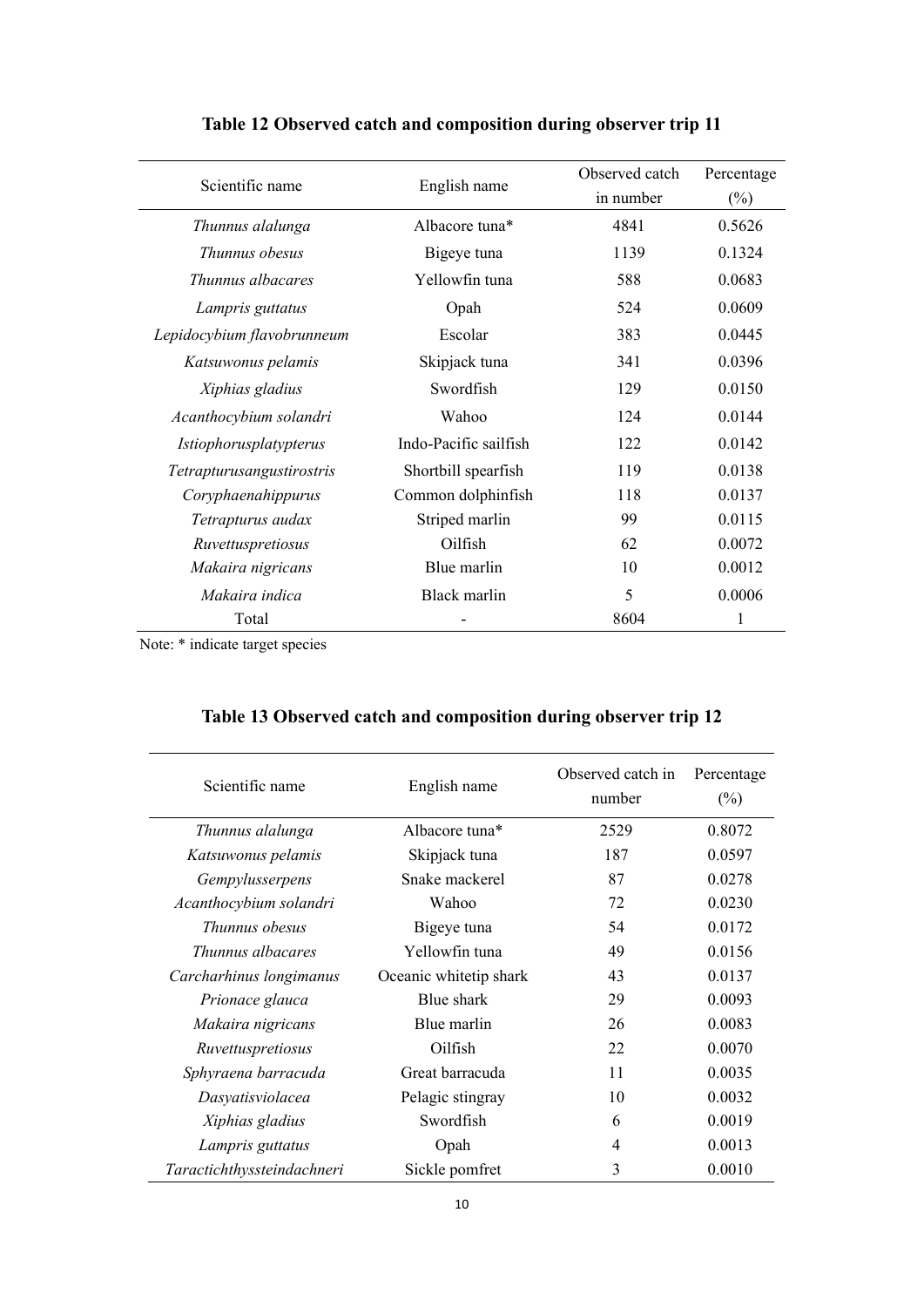| <i>Alopiassuperciliosus</i> | Bigeye thresher          | 0.0003 |
|-----------------------------|--------------------------|--------|
| <b>Total</b>                | $\overline{\phantom{a}}$ |        |

| Scientific name            |                       | Observed catch | Percentage |
|----------------------------|-----------------------|----------------|------------|
|                            | English name          | in number      | $(\%)$     |
| Thunnus alalunga           | Albacore tuna*        | 3418           | 0.7211     |
| Katsuwonus pelamis         | Skipjack tuna         | 363            | 0.0766     |
| Dasyatisviolacea           | Pelagic stingray      | 150            | 0.0316     |
| Thunnus obesus             | Bigeye tuna           | 146            | 0.0308     |
| Acanthocybium solandri     | Wahoo                 | 140            | 0.0295     |
| Alepisaurus ferox          | Longnose lancetfish   | 131            | 0.0276     |
| Lepidocybium flavobrunneum | Escolar               | 92             | 0.0194     |
| Thunnus albacares          | Yellowfin tuna        | 89             | 0.0188     |
| Tetrapturusangustirostris  | Shortbill Spearfish   | 74             | 0.0156     |
| Makaira nigricans          | Blue marlin           | 54             | 0.0114     |
| Xiphias gladius            | Swordfish             | 30             | 0.0063     |
| Coryphaenahippurus         | Common dolphinfish    | 22             | 0.0046     |
| Lampris guttatus           | Opah                  | 17             | 0.0036     |
| Gempylusserpens            | Snake mackerel        | 7              | 0.0015     |
| Taractichthyssteindachneri | Sickle pomfret        | 3              | 0.0006     |
| Tetrapturus audax          | <b>Striped Marlin</b> | 3              | 0.0006     |
| Istiophorusplatypterus     | Indo-Pacific sailfish |                | 0.0002     |
| Total                      |                       | 4740           | 1          |

## **Table 14 Observed catch and composition during observer trip 13**

Note: \* indicate target species

| Scientific name            | English name               | Observed catch<br>in number | Percentage<br>$(\%)$ |
|----------------------------|----------------------------|-----------------------------|----------------------|
| Thunnus alalunga           | Albacore tuna <sup>*</sup> | 3268                        | 0.6642               |
| Katsuwonus pelamis         | Skipjack tuna              | 358                         | 0.0728               |
| <i>Omosudislowei</i>       | Omosudid                   | 320                         | 0.0650               |
| Dasyatisviolacea           | Pelagic stingray           | 176                         | 0.0358               |
| Acanthocybium solandri     | Wahoo                      | 159                         | 0.0323               |
| Tetrapturusangustirostris  | Shortbill spearfish        | 122                         | 0.0248               |
| Lepidocybium flavobrunneum | Escolar                    | 112                         | 0.0228               |
| Thunnus obesus             | Bigeye tuna                | 96                          | 0.0195               |
| Carcharhinus longimanus    | Oceanic whitetip shark     | 92                          | 0.0187               |

## **Table 15 Observed catch and composition during observer trip 14**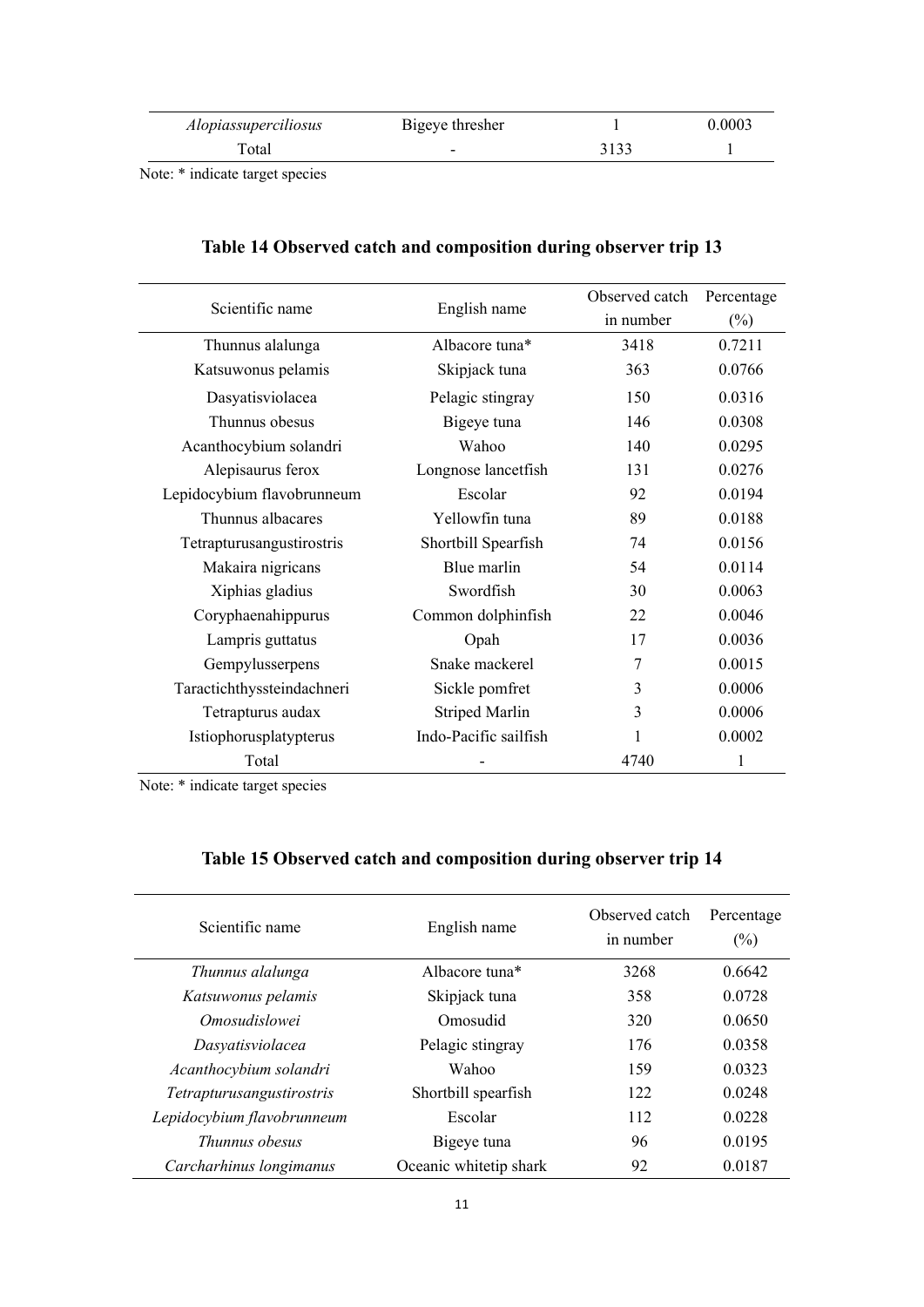| Thunnus albacares         | Yellowfin tuna     | 66   | 0.0134 |
|---------------------------|--------------------|------|--------|
| Makaira nigricans         | Blue marlin        | 62   | 0.0126 |
| Xiphias gladius           | Swordfish          | 35   | 0.0071 |
| Lampris guttatus          | Opah               | 26   | 0.0053 |
| Tetrapturus audax         | Striped marlin     | 17   | 0.0035 |
| Taractichthyssteindachner | Sickle pomfret     |      | 0.0014 |
| Coryphaenahippurus        | Common dolphinfish | 4    | 0.0008 |
| Total                     | ٠                  | 4920 |        |
|                           |                    |      |        |

| Scientific name            | English name               | Observed catch<br>in number | Percentage<br>$(\%)$ |
|----------------------------|----------------------------|-----------------------------|----------------------|
| Thunnus alalunga           | Albacore tuna <sup>*</sup> | 81                          | 0.2774               |
| Thunnus obesus             | Bigeye tuna                | 52                          | 0.1781               |
| Thunnus albacares          | Yellowfin tuna             | 46                          | 0.1575               |
| katsuwonus pelamis         | Skipjack tuna              | 40                          | 0.1370               |
| Dasyatisviolacea           | Pelagic stingray           | 34                          | 0.1164               |
| Lepidocybium flavobrunneum | Escolar                    | 16                          | 0.0548               |
| Prionace glauca            | Blue shark                 | 12                          | 0.0411               |
| Makaira nigricans          | Blue marlin                | 6                           | 0.0205               |
| Acanthocybium solandri     | Wahoo                      | 4                           | 0.0137               |
| Tetrapturusangustirostris  | Shortbill Spearfish        | 1                           | 0.0034               |
| Total                      |                            | 292                         |                      |

## **Table 16 Observed catch and composition during observer trip 15**

Note: \* indicate target species

## **Table 17 Observed catch and composition during observer trip 16**

| Scientific name            | English name               | Observed catch<br>in number | Percentage<br>$(\%)$ |  |
|----------------------------|----------------------------|-----------------------------|----------------------|--|
| Thunnus alalunga           | Albacore tuna <sup>*</sup> | 6461                        | 0.8003               |  |
| katsuwonus pelamis         | Skipjack tuna              | 539                         | 0.0668               |  |
| Thunnus obesus             | Bigeye tuna                | 238                         | 0.0295               |  |
| Dasyatisviolacea           | Pelagic stingray           | 210                         | 0.0260               |  |
| Thunnus albacares          | Yellowfin tuna             | 150                         | 0.0186               |  |
| Prionace glauca            | Blue shark                 | 148                         | 0.0183               |  |
| Acanthocybium solandri     | Wahoo                      | 116                         | 0.0144               |  |
| Lepidocybium flavobrunneum | Escolar                    | 111                         | 0.0137               |  |
| Lampris guttatus           | Opah                       | 55                          | 0.0068               |  |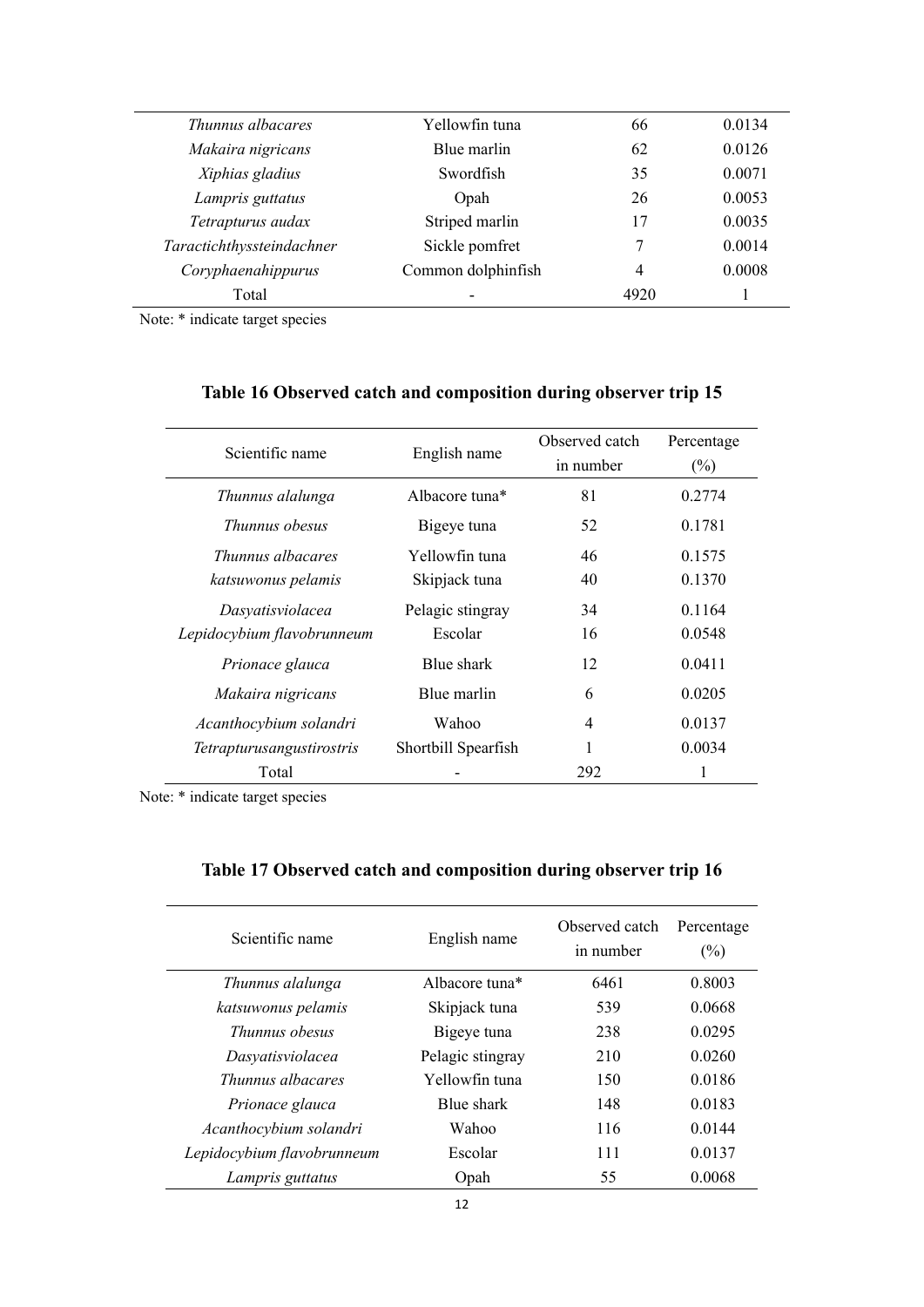| Makaira nigricans | Blue marlin              | 27            | 0.0033 |  |
|-------------------|--------------------------|---------------|--------|--|
| Tetrapturus audax | Striped marlin           | 15            | 0.0019 |  |
| Xiphias gladius   | Swordfish                | $\mathcal{R}$ | 0.0004 |  |
| Total             | $\overline{\phantom{0}}$ | 8073          |        |  |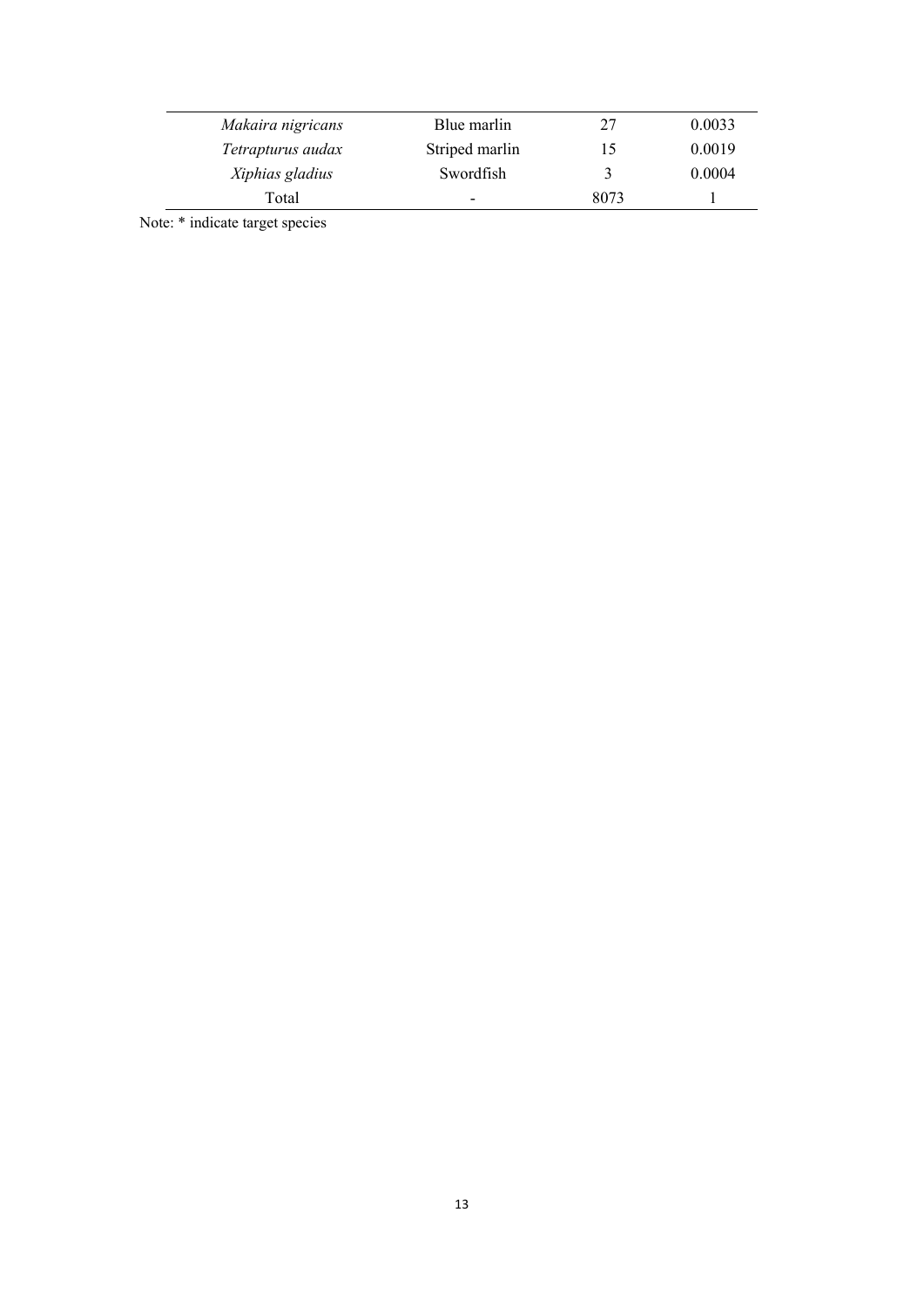#### Template for annual summary reports on fleet information and observer data for longline vessels >20 m LOA operating in the EPO

(adopted by the  $10^{th}$  Meeting of the IATTC Scientific Advisory Committee, May 2019)

CPC China

| FLEET INFORNATION (vessels $> 20$ m LOA)                                          |                                                                                  |                 |          |                                                                                                          |          |          |                                                                 |          |          |
|-----------------------------------------------------------------------------------|----------------------------------------------------------------------------------|-----------------|----------|----------------------------------------------------------------------------------------------------------|----------|----------|-----------------------------------------------------------------|----------|----------|
|                                                                                   | Both set types combined                                                          |                 |          | Shallow sets<br>$\left(\times$ 15 HPB/HBF <sup>1</sup> or $\leq$ 100 m max hook depth)                   |          |          | Deep sets<br>$(\geq 15$ HPB/HBF or $\geq 100$ m max hook depth) |          |          |
| Period covered                                                                    | Date range<br>$01 - 01 - 2021 - 12 - 31 - 2021$                                  |                 |          | Date range<br>DD-MMM-YY-DD-MMM-YY                                                                        |          |          | Date range<br>$01 - 01 - 2021 - 12 - 31 - 2021$                 |          |          |
| Area fished                                                                       | from $91^\circ$ W to $150^\circ$ W and<br>from $05$ $\degree$ N to $34\degree$ S |                 |          | from $(XXX)$ $\degree$ W to $(XXX)$ $\degree$ W and<br>from $(XX)$ $\degree$ S/N to $(XX)$ $\degree$ S/N |          |          | from $91^\circ$ W to $150^\circ$ W and<br>from 05°N to 34°S     |          |          |
|                                                                                   | Total Fleet                                                                      | Observed        | observed | Total Fleet                                                                                              | Observed | observed | Total Fleet                                                     | Observed | observed |
| No. of vessels that fished                                                        | 196                                                                              | 16 <sup>1</sup> | 0.082    |                                                                                                          |          |          | 196                                                             |          | 0.082    |
| No. of trips                                                                      |                                                                                  |                 |          |                                                                                                          |          |          |                                                                 |          |          |
| No. of effective days fishing                                                     | 27414                                                                            | 2515            | 0.092    |                                                                                                          |          |          | 27414                                                           | 2515     | 0.092    |
| No. of sets                                                                       | 27414                                                                            | 2527            | 0.092    |                                                                                                          | 01       |          | 27414                                                           | 2527     | 0.092    |
| No. of hooks (in thousands)<br>(If unknown, approx. no. of hooks/set, using a $*$ | 70023                                                                            | 6250            | 0.089    |                                                                                                          | 0        |          | 70023                                                           | 6250     | 0.089    |
| Predominant <sup>2</sup> hook type/size (IATTC code)                              | $C-16$                                                                           | $C-16$          |          |                                                                                                          |          |          | $C-16$                                                          | $C-16$   |          |
| Predominant bait type <sup>3</sup>                                                |                                                                                  | FI              |          |                                                                                                          |          |          |                                                                 |          |          |

1 Hooks per basket/ Hooks between floats

 $2$  Predominant' means most common, i.e.  $>50\%$ 

3 Bait codes:SQ-squid;F-fishes (e.g. Scomber spp.);A-atifical lure (e.g.plastic jig)